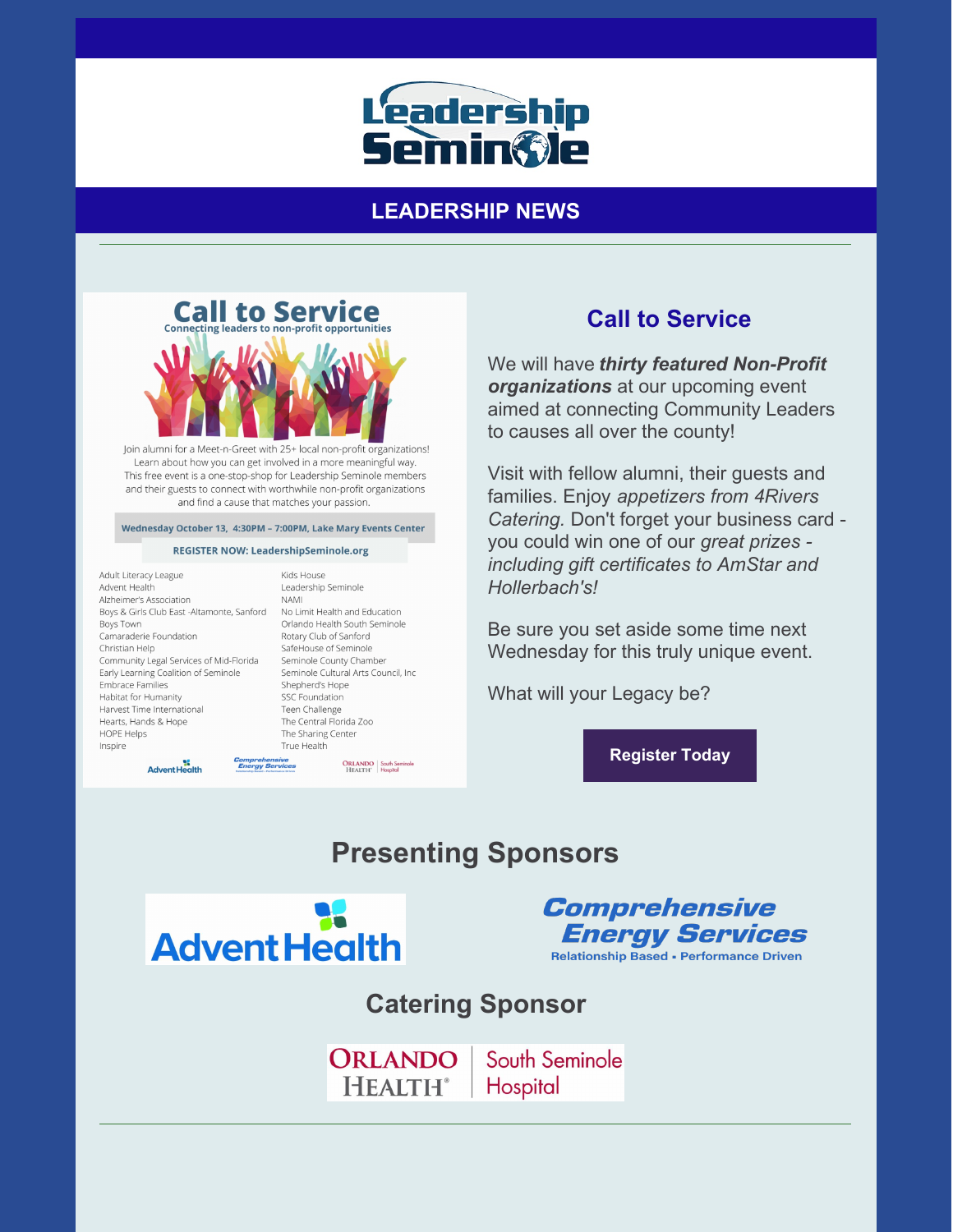

## **Coffee & Conversation**

We are fortunate to feature Serita Beamon as our first speaker in the 2021-2022 Coffee & Conversation series. Ms. Beamon grew up in Seminole County and has been passionate about our Public Schools for her entire career. She holds degrees from Stetson University and Florida State University and specialized in Education Law. She is committed to developing innovative learning opportunites throughout public schools and ensuring all students have equitable education opportunities. Join us for an introduction to Seminole County's newest Superintendent.

Read Ms. Beamon's **[Full](https://files.constantcontact.com/206c3f27be/7f0cc68b-44ee-4c3a-8a24-2a2d502ad38a.pdf) Bio**

**Tuesday October 26th 8:30AM - 10:00AM Harvest Time International**

**[Register](https://leadershipseminole.org/event/coffee-conversation/) Now**

# **Presenting Sponsors**





# **Supporting and Location Sponsors**





UNIVERSITY OF CENTRAL FLORIDA



# LEGACY PROJECT

## **Class 31 Legacy Project!**

**Kids House Wayne Densch Children's Advocacy Center serves as the single point of contact for child abuse investigations for Seminole County, Florida**. Their mission is to prevent child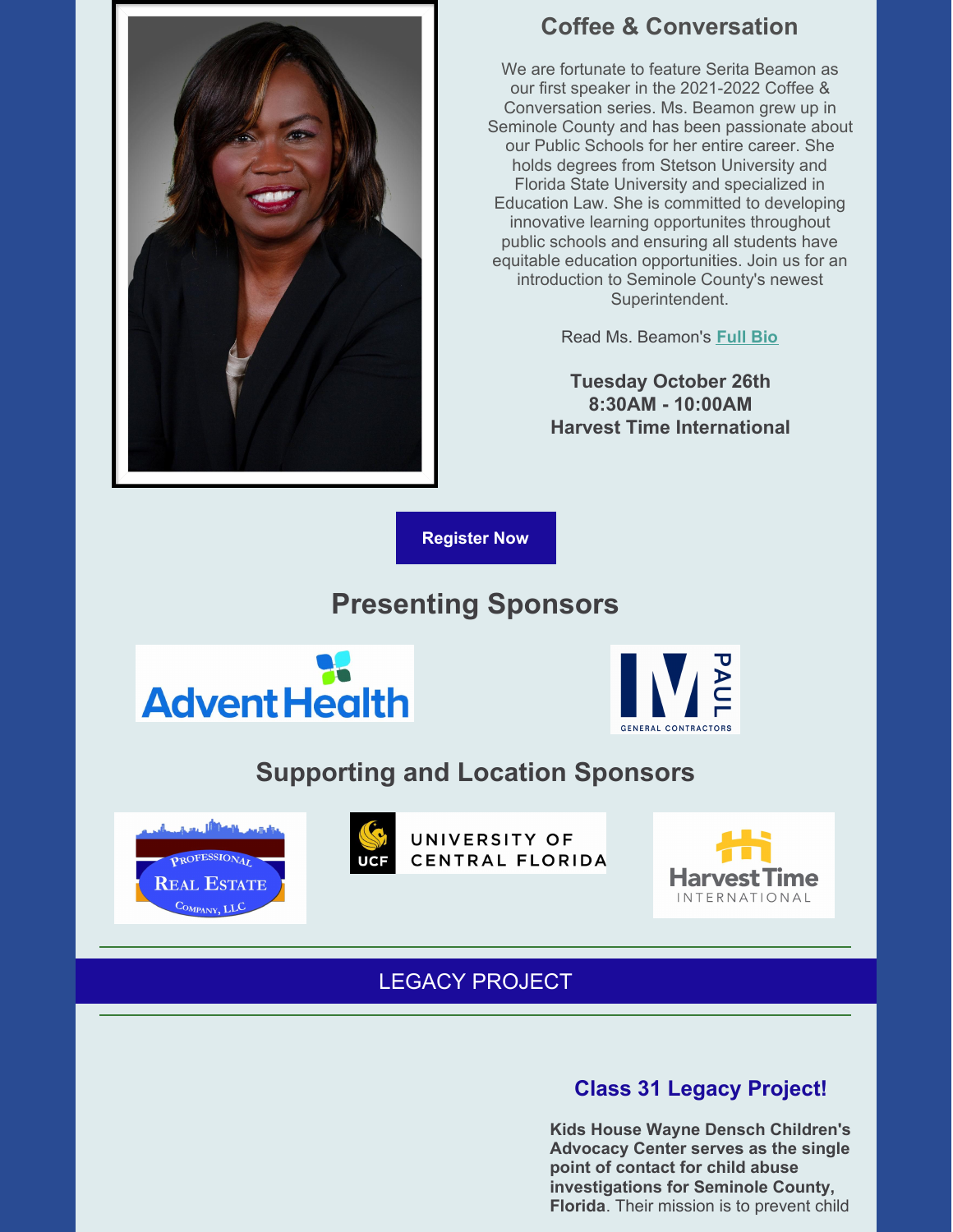

abuse and to provide aid to child victims of abuse by providing all necessary services from report and investigation through treatment and prosecution in a safe, child-friendly environment.

The Hester House is a residential home on the Kids House property that Leadership Seminole Class 31 would help convert into this new space. Kids House has a long-term goal to add a mentorship program that would wraparound their advocacy and therapy clients while healing from the trauma of their victimization. Many child victims may not have a "safe" adult or someone they look up to and research has shown,

it only takes one healthy, supportive adult to change the trajectory of a child's life. **This new space would allow for this program to thrive.**

**Class 31 has chosen to fundraise and donate time and materials to the renovation of the Hester House. We are grateful to Class 31 for their open hearts and proud of Leadership Seminole's continued commitment to Legacy Projects that improve quality of life in Seminole County.**



#### **Legacy Project Re-Opened!**

True Health is excited to partner with Harvest Time International to bring *medical and dental services* to their Sanford location. This expansion was originally started as a legacy project for Class 21. Leadership Seminole is thrilled to see its re-opening ten years later!

We invite you to join us on **November 3rd from 11AM - 12PM** for a ribbon cutting. You will have the opportunity to see True Health's new facility, meet their team, and learn more about the company.

**[Register](https://business.seminolebusiness.org/events/details/true-health-grand-opening-ribbon-cutting-ceremony-25616) Today**

## ALUMNI SHOUT OUT

**Oviedo Winter Springs Chamber of Commerce** celebrated their Ovation Awards recently - we celebrated a few Alumni last week, but also had to mention one more!

*Best Law Firm - Kilgore, Pearlman, Semanie, Denius, and Squires P. A.*

\*remember to send your Alumni Shout-Outs to Sara Russell, srussell@leadershipseminole.org We love celebrating you!!

## SAVE THE DATE